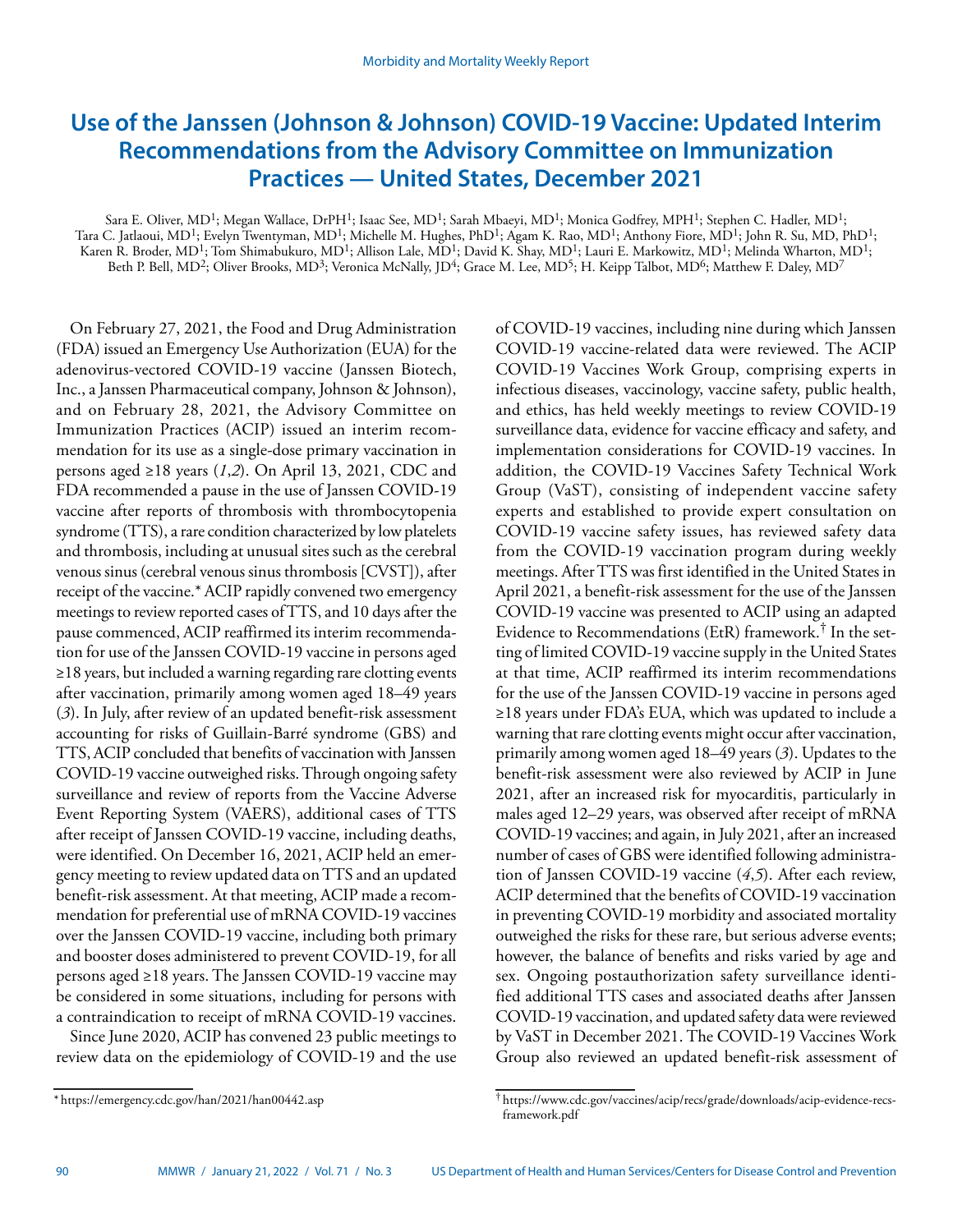COVID-19 vaccines in the setting of new safety findings and sufficient COVID-19 vaccine supply in the United States. In addition, FDA updated the EUA fact sheets with additional TTS data in December 2021.§ A summary of the data reviewed and discussions from both VaST and the ACIP COVID-19 Vaccines Work Group were presented to ACIP during their emergency meeting on December 16, 2021.

TTS is a rare but potentially life-threatening syndrome associated with adenoviral-vectored COVID-19 vaccination that involves acute venous or arterial thrombosis and new onset thrombocytopenia (*6*). Based on the distinctive clinical and laboratory features of the syndrome, epidemiologic clustering in time after receipt of adenoviral-vectored COVID-19 vaccines, and plausible pathogenic mechanisms, the evidence supports a causal relationship between TTS and the Janssen COVID-19 vaccine (*6*). Potential adverse events, including cases of TTS, are reported to VAERS (*7*), the national passive vaccine safety monitoring system. Physicians at CDC and FDA confirmed whether each report met the CDC case definition for TTS<sup>5</sup> through medical record review, with input from Clinical Immunization Safety Assessment Project investigators,\*\* including hematologists. A detailed review of TTS cases with vaccination occurring before August 31, 2021, including a description of rates, patient characteristics, and clinical course, was presented to ACIP and used in the benefit-risk analysis (*8*).

Overall, 54 cases of TTS were identified in persons who received the Janssen COVID-19 vaccine during March 2– August 31, 2021; 37 (69%) patients were women, 45 (83%) were White non-Hispanic persons, and the median age was 44.5 years (range =  $18-70$  years). Most patients (39; 72%) received the Janssen COVID-19 vaccine before the pause on April 13, 2021; 15 (28%) cases occurred in persons who were vaccinated after the pause was lifted on April 23, 2021. Whereas most (13 of 15; 87%) patients with TTS identified through April 2021 were women aged 18–49 years, approximately one half (26 of 54; 48%) of all patients with TTS after receipt of Janssen COVID-19 vaccine identified through August 2021 were women aged 18–49 years.

Approximately 14.1 million doses of the Janssen COVID-19 vaccine were administered in the United States through August 31, 2021, resulting in an overall TTS reporting rate of 3.83 cases per million doses administered. TTS rates were highest among women aged 30–39 years (10.6 per million doses) and 40–49 years (9.0 per million doses) (Table 1). Among persons who received primary Janssen COVID-19 vaccination by August 31, 2021, eight TTS deaths occurred†† (*8*). Six deaths occurred in women, and two in men. The overall reporting rate for TTS deaths was 0.6 per million Janssen COVID-19 vaccine doses administered; the highest rates were among women aged 30–39 years (1.9 per million doses) and 40–49 years (1.8 per million doses). Among the patients who died with TTS, six had a diagnosis of CVST, and two had clinical characteristics compatible with CVST; all eight had presenting features associated with poor short-term prognosis (e.g., cerebral hemorrhage, intracranial edema, and mass effect) (*9*). Although public health messaging concerning the risk associated with the Janssen COVID-19 vaccine and clinical guidance for management and treatment of TTS§§ was provided in April 2021, the proportion of deaths among reported TTS cases did not decline (five deaths among 39 [13%] TTS patients vaccinated before the pause and three deaths among 15 patients (20%) vaccinated after the pause), likely due to the rapidity of progression of severe CVST.

ACIP reviewed an updated benefit-risk assessment of COVID-19 vaccines to determine whether the interim recommendations for the use of the Janssen COVID-19 vaccine in the United States should be updated. This assessment considered 1) the incidence of TTS and case characteristics, 2) current COVID-19 epidemiology, 3) an individual benefitrisk analysis to quantify COVID-19 hospitalizations prevented by Janssen COVID-19 vaccination in the United States and possible vaccine-associated adverse events, 4) data from jurisdictional COVID-19 vaccination programs describing use of Janssen COVID-19 vaccine, and 5) administration of Janssen COVID-19 vaccine by age and sex. ACIP reviewed the benefits and risks of Janssen COVID-19 vaccination compared with no COVID-19 vaccination. Given the current widespread availability of mRNA COVID-19 vaccines, the analysis also included the differential benefits and risks of the Janssen COVID-19 vaccine compared with mRNA COVID-19 vaccines, using methods similar to those used previously.¶¶

The benefits of Janssen and mRNA COVID-19 vaccination over 180 days per million fully vaccinated persons\*\*\*

 $^\mathbb{S}$ [https://www.fda.gov/emergency-preparedness-and-response/coronavirus](https://www.fda.gov/emergency-preparedness-and-response/coronavirus-disease-2019-covid-19/janssen-covid-19-vaccine#additional)[disease-2019-covid-19/janssen-covid-19-vaccine#additional](https://www.fda.gov/emergency-preparedness-and-response/coronavirus-disease-2019-covid-19/janssen-covid-19-vaccine#additional)

<sup>¶</sup> CDC case definition for TTS. Tier 1: thrombosis in an unusual location for a thrombus (i.e., cerebral vein, visceral artery or vein, extremity artery, central artery or vein) and new onset thrombocytopenia (i.e., platelet count <150,000 per microliter [*µ*L]) occurring any time after receipt of a COVID-19 vaccine. Tier 2: new-onset thrombocytopenia, thrombosis in an extremity vein or pulmonary artery in the absence of thrombosis at a Tier 1 location, and a positive antiplatelet factor (PF)4 antibody enzyme-linked immunosorbent assay test result or functional heparin-induced thrombocytopenia (HIT) platelet test occurring any time after receipt of a COVID-19 vaccine.

<sup>\*\*</sup> <https://www.cdc.gov/vaccinesafety/ensuringsafety/monitoring/cisa/index.html>

<sup>††</sup> An additional death was reported in a woman aged 18–29 years who had received the Janssen COVID-19 vaccine after August 31, 2021.

<sup>§§</sup> [https://www.hematology.org/covid-19/vaccine-induced](https://www.hematology.org/covid-19/vaccine-induced-immune-thrombotic-thrombocytopenia)[immune-thrombotic-thrombocytopenia](https://www.hematology.org/covid-19/vaccine-induced-immune-thrombotic-thrombocytopenia)

<sup>¶¶</sup> [https://www.cdc.gov/vaccines/covid-19/info-by-product/janssen/risk](https://www.cdc.gov/vaccines/covid-19/info-by-product/janssen/risk-benefit-analysis.html)[benefit-analysis.html](https://www.cdc.gov/vaccines/covid-19/info-by-product/janssen/risk-benefit-analysis.html)

<sup>\*\*\*</sup> <https://www.cdc.gov/coronavirus/2019-ncov/vaccines/fully-vaccinated.html>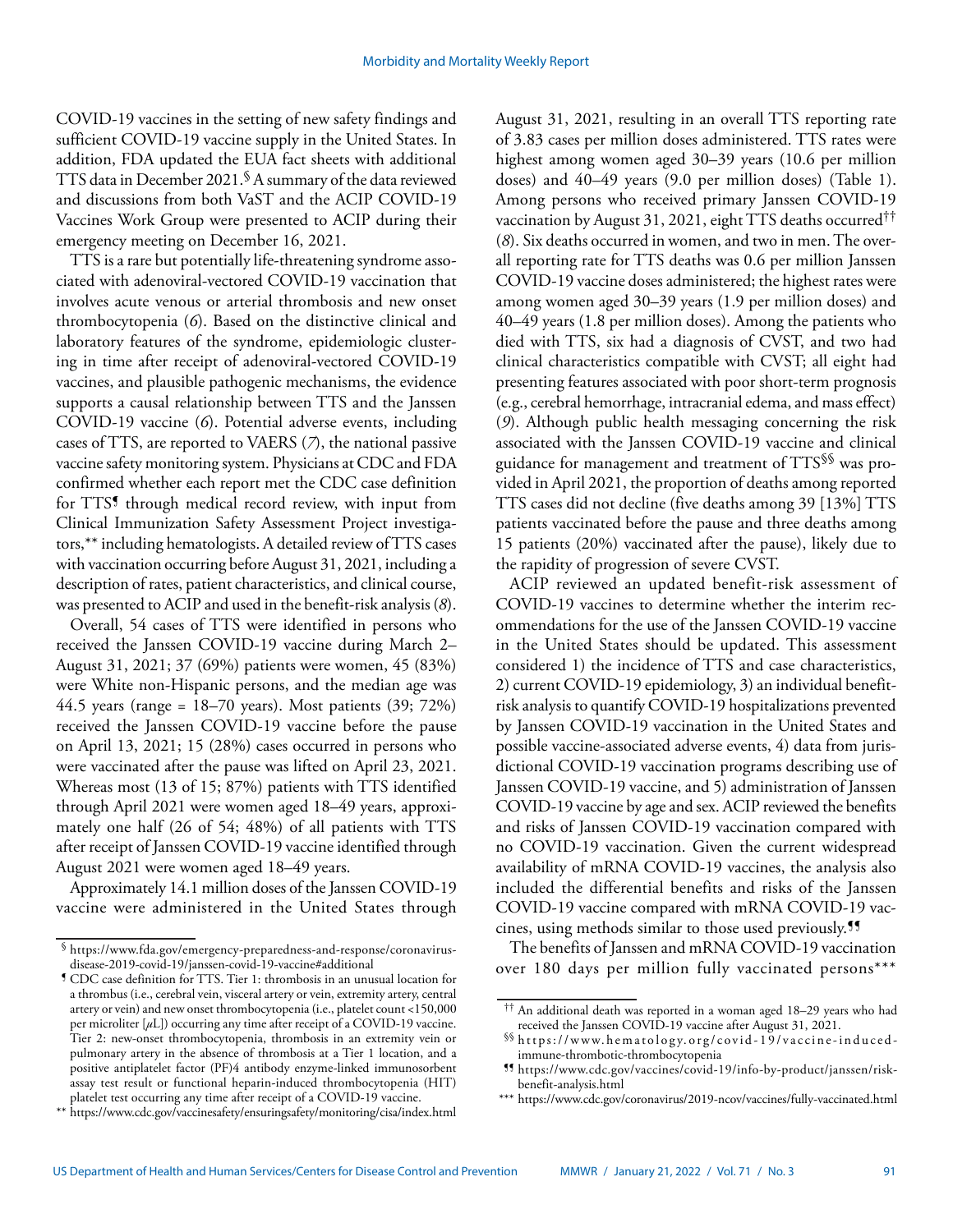| TABLE 1. Number of cases and deaths attributed to thrombosis with thrombocytopenia syndrome reported to the Vaccine Adverse Event      |
|----------------------------------------------------------------------------------------------------------------------------------------|
| Reporting System following administration of Janssen (Johnson & Johnson) COVID-19 vaccine, total Janssen COVID-19 vaccine doses        |
| administered, and reporting rate per million Janssen COVID-19 vaccine doses administered, by sex and age group — United States, March– |
| August 2021                                                                                                                            |

| Sex/Age group, yrs | No. of TTS<br>cases | No. of TTS<br>deaths* | No. of Janssen COVID-19 vaccine<br>doses administered | No. of TTS cases per million<br>Janssen COVID-19 vaccine<br>doses administered | No. of TTS deaths per million<br>Janssen COVID-19 vaccine<br>doses administered |
|--------------------|---------------------|-----------------------|-------------------------------------------------------|--------------------------------------------------------------------------------|---------------------------------------------------------------------------------|
| Women              |                     |                       |                                                       |                                                                                |                                                                                 |
| $18 - 49$          | 26                  | 4                     | 3,235,530                                             | 8.0                                                                            | 1.2                                                                             |
| $18 - 29$          | 5                   |                       | 1,089,649                                             | 4.6                                                                            |                                                                                 |
| $30 - 39$          | 11                  |                       | 1,037,386                                             | 10.6                                                                           | 1.9                                                                             |
| $40 - 49$          | 10                  |                       | 1,108,495                                             | 9.0                                                                            | 1.8                                                                             |
| $50 - 64$          | 9                   |                       | 2,002,984                                             | 4.5                                                                            | 1.0                                                                             |
| $\geq 65$          | 2                   | 0                     | 1,096,923                                             | 1.8                                                                            | 0                                                                               |
| Men                |                     |                       |                                                       |                                                                                |                                                                                 |
| $18 - 49$          | 12                  |                       | 4,402,102                                             | 2.7                                                                            | 0.5                                                                             |
| $18 - 29$          |                     |                       | 1,565,212                                             | 1.9                                                                            | 0.6                                                                             |
| $30 - 39$          |                     |                       | 1,443,900                                             | 2.1                                                                            | 0                                                                               |
| $40 - 49$          | 6                   |                       | 1,392,990                                             | 4.3                                                                            | 0.7                                                                             |
| $50 - 64$          |                     |                       | 2,338,263                                             | 2.1                                                                            |                                                                                 |
| ≥65                | 0                   |                       | 1,004,285                                             | $\Omega$                                                                       |                                                                                 |
| <b>Total</b>       | 54                  | 8                     | 14,080,087                                            | 3.8                                                                            | 0.6                                                                             |

**Abbreviation:** TTS = thrombosis with thrombocytopenia syndrome.

\* An additional death was reported in a woman aged 18–29 years who received the Janssen COVID-19 vaccine after August 31, 2021.

aged ≥18 years were assessed, including 1) COVID-19 hospitalizations prevented, based on rates during the week ending November 13, 2021<sup>†††</sup> and 2) age- and vaccinespecific vaccine effectiveness estimates from the Influenza and Other Viruses in the Acutely Ill (IVY) Network, a hospitalbased platform that monitors effectiveness of influenza and COVID-19 vaccines.<sup>§§§</sup> The risks assessed for Janssen COVID-19 vaccination were 1) updated TTS rates through August 31, 2021 and 2) GBS rates through June 30, 2021, reported previously to ACIP<sup>999</sup> (5). The risks for mRNA COVID-19 vaccination were based on myocarditis rates through October 6, 2021, previously reported to ACIP.\*\*\*\* Each benefit-risk assessment was stratified by sex and age group (18–49, 50–64, and ≥65 years). An additional aspect of the benefit-risk assessment included a review of the severity

of vaccine-associated adverse events, including myocarditis, TTS, and GBS. Among 47 patients aged 12–29 years with myocarditis after mRNA COVID-19 vaccination and health care provider follow-up  $\geq$ 3 months after diagnosis, preliminary data showed that 91% were deemed by their health care provider to have fully or probably recovered; further follow-up is ongoing.†††† Among fully reviewed deaths reported to VAERS, there have been no confirmed deaths due to myocarditis after mRNA COVID-19 vaccination. Among 130 patients with preliminary reports of GBS after Janssen COVID-19 vaccination through July 24, 2021, one (0.8%) patient died, and 18 (14%) had respiratory compromise or failure (*10*). Among 54 TTS cases after Janssen COVID-19 vaccination, eight (15%) patients died, and an additional nine (17%) required discharge to postacute care or a rehabilitation facility (*8*). The estimated benefits of the Janssen COVID-19 vaccine outweighed the risks when compared with no vaccine for all persons aged ≥18 years (Table 2). However, when compared with the benefit-risk balance for mRNA COVID-19 vaccines, the Janssen COVID-19 vaccine prevented fewer COVID-19 hospitalizations. In addition, potentially more severe, long-term health impacts from TTS and GBS after Janssen COVID-19 vaccination were noted, compared with the apparently less severe myocarditis-associated outcomes after receipt of mRNA COVID-19 vaccines.

ACIP also reviewed population-level data, including current use of the Janssen COVID-19 vaccine. As of December 15, 2021,

<sup>†††</sup> [https://gis.cdc.gov/grasp/COVIDNet/COVID19\\_3.html.](https://gis.cdc.gov/grasp/COVIDNet/COVID19_3.html) Data were used for the most recent week not subject to reporting delays before the ACIP meeting.

<sup>§§§</sup> Vaccine effectiveness (VE) estimates from [https://www.cdc.gov/mmwr/](https://www.cdc.gov/mmwr/volumes/70/wr/mm7038e1.htm) [volumes/70/wr/mm7038e1.htm](https://www.cdc.gov/mmwr/volumes/70/wr/mm7038e1.htm). Estimates are adjusted for continuous age in years, calendar date (biweekly), U.S. Department of Health and Human Services region, sex, and race/ethnicity. A combined VE estimate for both mRNA COVID-19 vaccines was used in the benefit-risk analysis: 18–49 years = 92%; 50–64 years = 92%; ≥65 years = 88%. VE estimates for Janssen COVID-19 vaccine: 18–49 years = 73%; 50–64 years = 69%;  $≥65$  years = 76%.

<sup>¶¶¶</sup> Presumptive reports of GBS were not verified by medical record review. An interim analysis in the Vaccine Safety Datalink also found the risk for GBS (confirmed by medical record review) after Janssen COVID-19 vaccine was elevated during the 1–42 days after vaccination. [https://www.medrxiv.](https://www.medrxiv.org/content/10.1101/2021.12.03.21266419v1) [org/content/10.1101/2021.12.03.21266419v1](https://www.medrxiv.org/content/10.1101/2021.12.03.21266419v1)

<sup>\*\*\*\*</sup> [https://www.cdc.gov/vaccines/acip/meetings/downloads/slides-2021-10-](https://www.cdc.gov/vaccines/acip/meetings/downloads/slides-2021-10-20-21/07-COVID-Su-508.pdf) [20-21/07-COVID-Su-508.pdf](https://www.cdc.gov/vaccines/acip/meetings/downloads/slides-2021-10-20-21/07-COVID-Su-508.pdf)

<sup>††††</sup> [https://www.cdc.gov/vaccines/acip/meetings/downloads/slides-2021-11-](https://www.cdc.gov/vaccines/acip/meetings/downloads/slides-2021-11-2-3/04-COVID-Oster-508.pdf) [2-3/04-COVID-Oster-508.pdf](https://www.cdc.gov/vaccines/acip/meetings/downloads/slides-2021-11-2-3/04-COVID-Oster-508.pdf)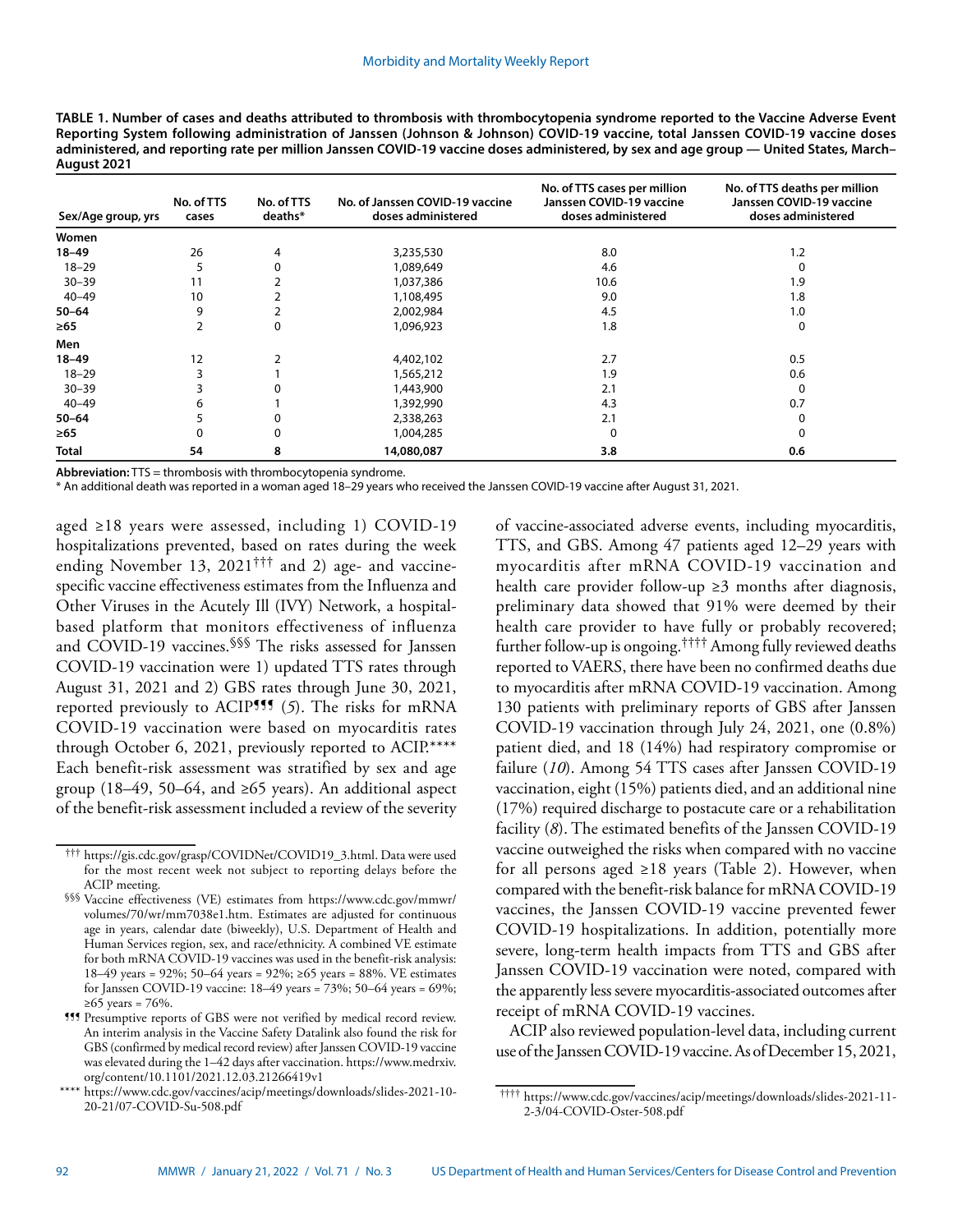**TABLE 2. Estimated COVID-19 hospitalizations prevented during 180 days after administration of 1-dose Janssen (Johnson & Johnson) COVID-19 vaccine and 2-dose mRNA COVID-19 vaccine, number of cases of Guillain-Barré syndrome and thrombosis with thrombocytopenia syndrome cases expected per million Janssen vaccine doses administered and number of myocarditis cases expected per million second mRNA vaccine doses administered, by sex and age group — United States, 2021**

|                                                           | <b>Benefits</b>                                   |                             | <b>Harms</b>                   |  |
|-----------------------------------------------------------|---------------------------------------------------|-----------------------------|--------------------------------|--|
| Vaccine/Sex/Age group, yrs                                | No. of COVID-19<br>hospitalizations<br>prevented* | No. of<br>adverse events*   |                                |  |
| Janssen COVID-19 vaccine                                  |                                                   | cases                       | No. of GBS No. of TTS<br>cases |  |
| Women                                                     |                                                   |                             |                                |  |
| $18 - 49$                                                 | 3,729                                             | 5                           | 8                              |  |
| $50 - 64$                                                 | 11,181                                            | 7                           | 5                              |  |
| $\geq 65$                                                 | 24,149                                            | 9                           | 2                              |  |
| Men                                                       |                                                   |                             |                                |  |
| $18 - 49$                                                 | 2,421                                             | 6                           | 3                              |  |
| $50 - 64$                                                 | 12,189                                            | 16                          | 2                              |  |
| >65                                                       | 32,801                                            | 8                           | 0                              |  |
| mRNA COVID-19 vaccines<br>(Pfizer-BioNTech<br>or Moderna) | No. of COVID-19<br>hospitalizations<br>prevented* | No. of myocarditis<br>cases |                                |  |
| Women                                                     |                                                   |                             |                                |  |
| $18 - 49$                                                 | 4,700                                             | $\overline{2}$              |                                |  |
| $50 - 64$                                                 | 14,908                                            | 1                           |                                |  |
| >65                                                       | 27,962                                            | 0                           |                                |  |
| Men                                                       |                                                   |                             |                                |  |
| $18 - 49$                                                 | 3,052                                             | 13                          |                                |  |
| $50 - 64$                                                 | 16,251                                            | 1                           |                                |  |
| $\geq 65$                                                 | 37,980                                            | 1                           |                                |  |

**Abbreviations:** GBS = Guillain-Barré syndrome; TTS = thrombosis with thrombocytopenia syndrome.

\* Per million doses administered

among approximately 488 million COVID-19 primary series doses and 56 million COVID-19 booster doses administered, only 17 million (3.5%) and 800,000 (1.6%), respectively, were Janssen COVID-19 vaccines.<sup>§§§§</sup> According to 46 jurisdictional immunization programs that voluntarily completed an online form shared with jurisdictions during December 12–15, 2021, the Janssen COVID-19 vaccine was offered widely and was available among other COVID-19 vaccines to nearly all populations; however, in some transitional settings (e.g., correctional facilities, homeless shelters, or airports), it might have been the only vaccine offered.

Based on a comprehensive review of existing data, ACIP concluded that 1) because of both higher vaccine effectiveness of mRNA COVID-19 vaccines and more serious rare safety issues associated with the Janssen vaccine, the benefit-risk balance for mRNA COVID-19 vaccines is more favorable than that for Janssen COVID-19 vaccine, 2) a preferential recommendation for mRNA COVID-19 vaccines over the Janssen COVID-19 vaccine is warranted, 3) the benefits of Janssen COVID-19 vaccine continue to outweigh the risks of remaining unvaccinated, and 4) if Janssen COVID-19 vaccine is the only vaccine offered to some harder-to-reach populations, an inequitable distribution of risk for TTS and GBS might occur. These considerations were in the context of wide U.S. availability of mRNA COVID-19 vaccines. ACIP voted unanimously (15 to zero) for a recommendation for preferential use of mRNA COVID-19 vaccines over the Janssen COVID-19 vaccine for the prevention of COVID-19 for all persons aged ≥18 years.

ACIP members discussed concerns about the clinical severity of the very rare risk for TTS and GBS after Janssen COVID-19 vaccination. However, they highlighted that there might be some situations where Janssen COVID-19 vaccine could be offered, including to persons with a contraindication to mRNA COVID-19 vaccines (e.g., severe allergic reaction after a previous dose or to a component of an mRNA COVID-19 vaccine). In such situations, providing information concerning the risk for these rare but serious adverse events after Janssen COVID-19 vaccination will be critical to ensuring that vaccine recipients are making an informed decision. In addition, vaccine providers should be encouraged to start a 2-dose mRNA COVID-19 vaccine primary series, even if there is uncertainty about when or in what setting the patient will receive the second dose. Prioritizing availability of mRNA vaccines for use in hard-to-reach populations or in transitional settings and continued expansion of infrastructures affording mRNA vaccine access will be critical to ensuring equity in the opportunity to receive a preferentially recommended mRNA vaccine. Additional detailed clinical considerations for use of COVID-19 vaccines are available at [https://www.cdc.gov/](https://www.cdc.gov/vaccines/covid-19/clinical-considerations/covid-19-vaccines-us.html) [vaccines/covid-19/clinical-considerations/covid-19-vaccines](https://www.cdc.gov/vaccines/covid-19/clinical-considerations/covid-19-vaccines-us.html)[us.html.](https://www.cdc.gov/vaccines/covid-19/clinical-considerations/covid-19-vaccines-us.html)

CDC has updated patient education and communication materials reflecting the preferential recommendation for mRNA COVID-19 vaccines<sup>9999</sup>; timely updates of these materials are important to ensure that vaccine providers are aware of updated COVID-19 vaccine recommendations, that Janssen COVID-19 vaccine recipients are aware of these risks, and that they know to seek care if they experience concerning symptoms. CDC and FDA will continue to closely monitor reports of serious adverse events after both mRNA and Janssen COVID-19 vaccines and will present any additional data to ACIP for consideration. As demonstrated at the December 16, 2021, ACIP meeting, the benefit-risk analyses

<sup>§§§§</sup> [https://covid.cdc.gov/covid-data-tracker/#vaccinations\\_vacc-people](https://covid.cdc.gov/covid-data-tracker/#vaccinations_vacc-people-onedose-pop-5yr)[onedose-pop-5yr](https://covid.cdc.gov/covid-data-tracker/#vaccinations_vacc-people-onedose-pop-5yr)

<sup>¶¶¶¶</sup> [https://www.cdc.gov/vaccines/covid-19/info-by-product/janssen/index.](https://www.cdc.gov/vaccines/covid-19/info-by-product/janssen/index.html) [html](https://www.cdc.gov/vaccines/covid-19/info-by-product/janssen/index.html)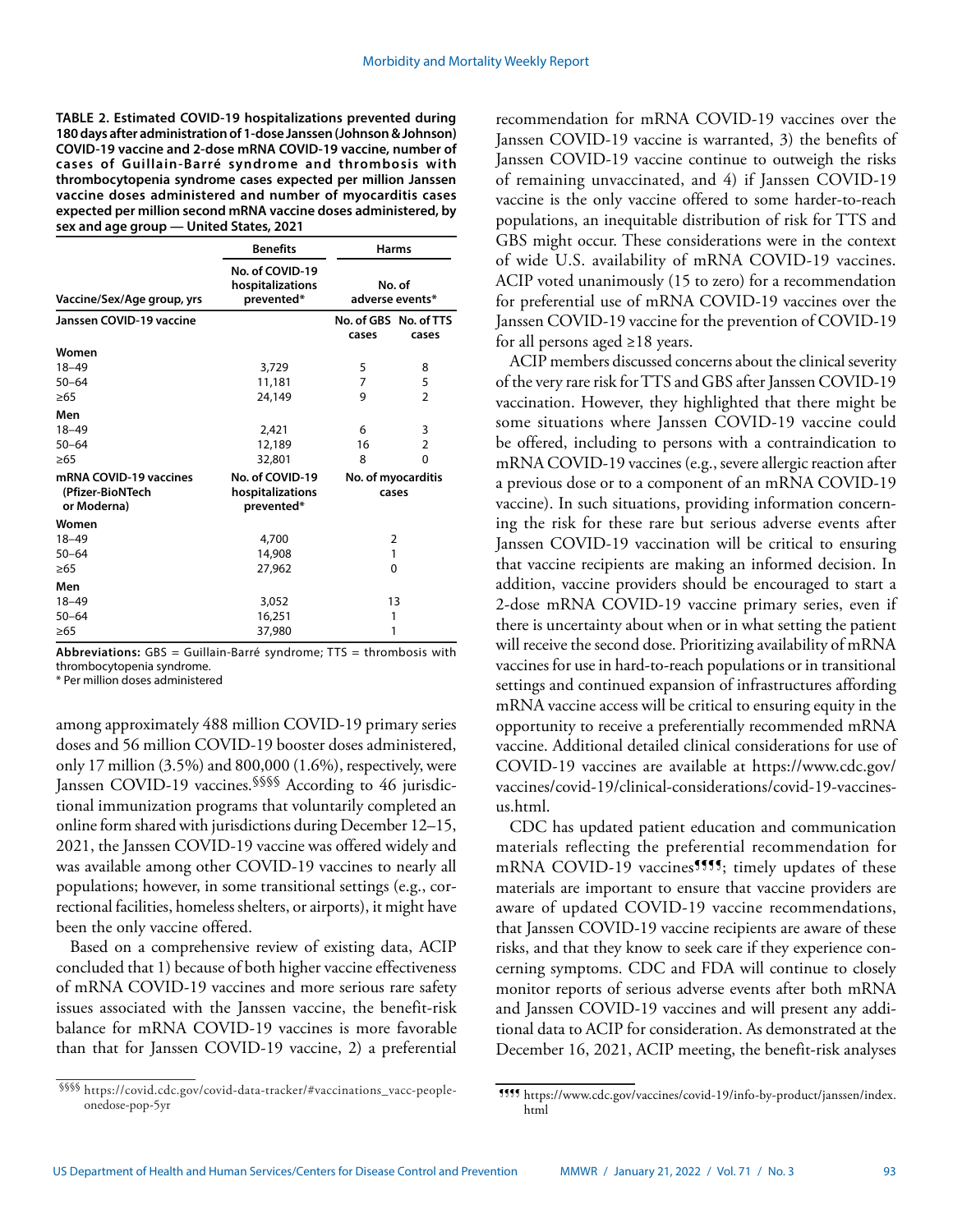# **Summary**

# What is already known about this topic?

Cases of thrombosis with thrombocytopenia syndrome and Guillain-Barré syndrome have been reported after receipt of Janssen COVID-19 vaccine.

# What is added by this report?

On December 16, 2021, after reviewing updated vaccine effectiveness and safety data, the Advisory Committee on Immunization Practices made a preferential recommendation for the use of mRNA COVID-19 vaccines over the Janssen adenoviral-vectored COVID-19 vaccine in all persons aged ≥18 years in the United States.

#### What are the implications for public health practice?

Pfizer-BioNTech or Moderna mRNA COVID-19 vaccines are preferred over the Janssen COVID-19 vaccine for primary and booster vaccination. The Janssen COVID-19 vaccine may be considered in some situations, including for persons with a contraindication to receipt of mRNA COVID-19 vaccines.

and ACIP recommendations for COVID-19 vaccines can be updated to reflect additional information as the COVID-19 pandemic evolves. All persons aged ≥5 years are recommended to receive a COVID-19 primary series vaccination with a preferred mRNA COVID-19 vaccine, and an mRNA COVID-19 booster dose, if eligible, particularly given the recent emergence of the highly transmissible B.1.1.529 (Omicron) variant.

# **Reporting of Vaccine Adverse Events**

FDA requires that immunization providers report vaccine administration errors, serious adverse events, cases of multisystem inflammatory syndrome, and cases of COVID-19 that result in hospitalization or death after administration of COVID-19 vaccine under an EUA.\*\*\*\*\* Adverse events that occur after receipt of any COVID-19 vaccine should be reported to VAERS [\(https://vaers.hhs.gov](https://vaers.hhs.gov) or 1-800-822-7967). Any person who administers or receives a COVID-19 vaccine is encouraged to report any clinically noteworthy adverse event, whether or not it is clear that a vaccine caused the adverse event. In addition, CDC has developed a new, voluntary smartphonebased online tool (v-safe) that uses text messaging and online surveys to provide near real-time health check-ins after receipt of a COVID-19 vaccine ([https://www.cdc.gov/vsafe\)](https://www.cdc.gov/vsafe).

# **Acknowledgments**

CDC COVID-19 Emergency Response Team: Sridhar V. Basavaraju, Amanda Cohn, Allison DeSantis, Jack Gersten, Susan Goldstein, Fiona Havers, Brandon Hugueley, Jefferson Jones, Ian Kracalik, Megan Lindley, Ruth Link-Gelles, Faisal Minhaj, Danielle Moulia, Matthew E. Oster, Erin Rickets, Eddie Shanley, Christopher Taylor, Mark Tenforde; CDC's Vaccine Safety Team; COVID-NET Team; DAV Vaccine Team; Vaccine Task Force; Michael B. Streiff, The Johns Hopkins University; Allison P. Wheeler, Vanderbilt University Medical Center; Victor C. Urrutia, The Johns Hopkins University, as part of the Clinical Immunization Safety Assessment Project; Center for Biologics Evaluation and Research, Food and Drug Administration. Voting members of the Advisory Committee on Immunization Practices (in addition to listed authors): Kevin A. Ault, University of Kansas Medical Center; Lynn Bahta, Minnesota Department of Health; Wilbur Chen, University of Maryland School of Medicine; Sybil Cineas, Warren Alpert Medical School of Brown University; James Loehr, Cayuga Family Medicine; Sarah Long, Drexel University College of Medicine; Katherine A. Poehling, Wake Forest School of Medicine; Pablo J. Sánchez, The Research Institute at Nationwide Children's Hospital. Members of the Advisory Committee on Immunization Practices COVID-19 Vaccines Work Group (in addition to listed authors): Edward Belongia, Center for Clinical Epidemiology & Population Health, Marshfield Clinic Research Institute; Henry Bernstein, Zucker School of Medicine at Hofstra/Northwell Cohen Children's Medical Center; Dayna Bowen Matthew, George Washington University Law School; Uzo Chukwuma, Indian Health Service; Marci Drees, Society for Healthcare Epidemiology of America; Jeffrey Duchin, Infectious Diseases Society of America; Kathy Kinlaw, Center for Ethics, Emory University; Doran Fink, Food and Drug Administration; Sandra Fryhofer, American Medical Association; Jason M. Goldman, American College of Physicians; Michael Hogue, American Pharmacists Association; Denise Jamieson, American College of Obstetricians and Gynecologists; Jeffrey Kelman, Centers for Medicare & Medicaid Services; David Kim, U.S. Department of Health & Human Services; Susan Lett, Council of State and Territorial Epidemiologists; Kendra McMillan, American Nurses Association; Kathleen Neuzil, Center for Vaccine Development and Global Health, University of Maryland School of Medicine; Sean O'Leary, American Academy of Pediatrics; Christine Oshansky, Biomedical Advanced Research and Development Authority; Stanley Perlman, Department of Microbiology and Immunology, University of Iowa; Marcus Plescia, Association of State and Territorial Health Officials; Chris Roberts, National Institutes of Health; José R. Romero, Arkansas Department of Health; William Schaffner,

<sup>\*\*\*\*\*</sup> <https://vaers.hhs.gov/reportevent.html>